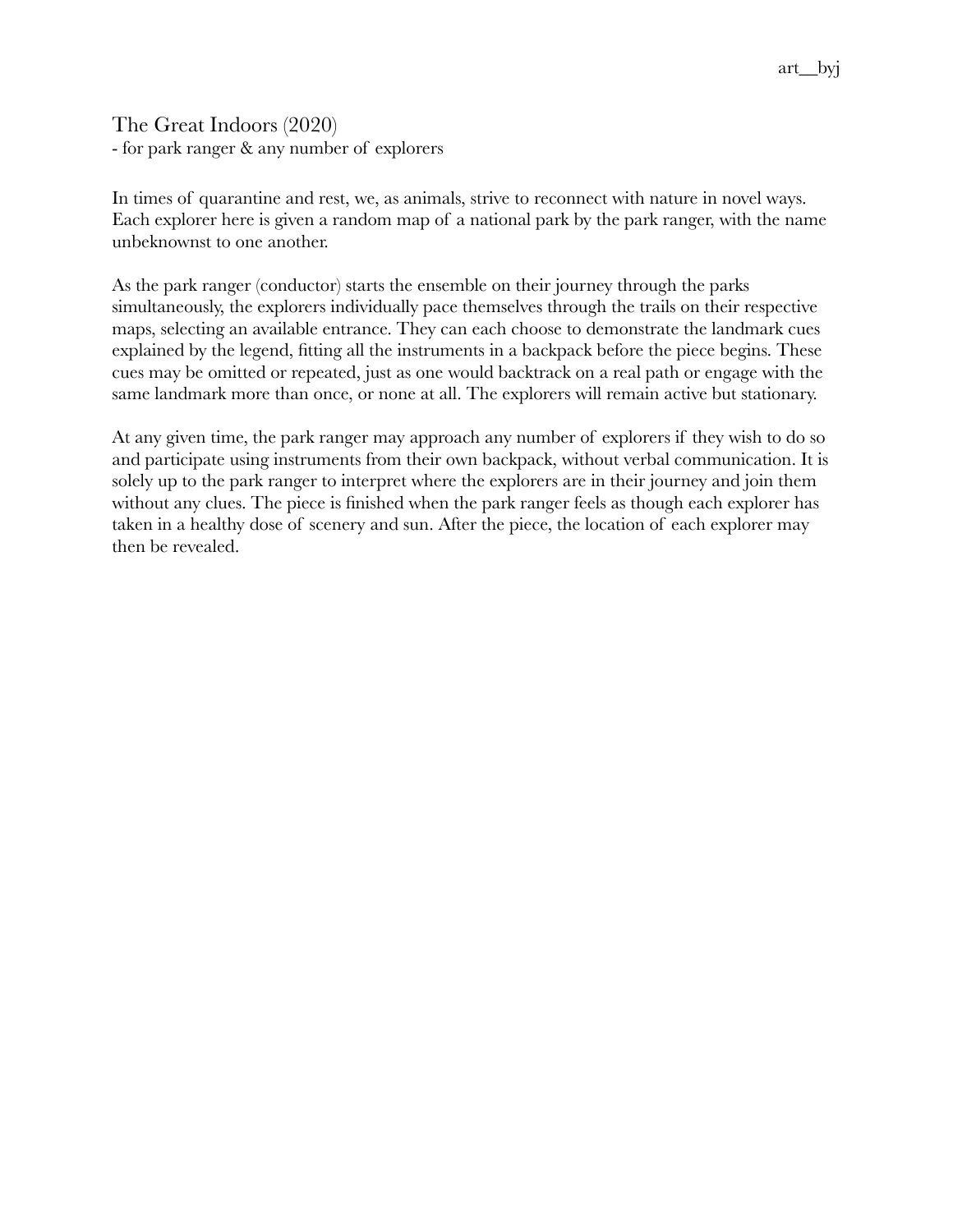## Instrumentation

(for each performer, as well as park ranger)

## 1. A backpack (on your back & with most of the contents in the backpack before the piece begins)

- A medium bottle of water
- A metal fork and knife
- A piece of paper
- Tape
- Your car keys
- Your phone (sound on)
- 2. Shoes (already on your feet)
- 3. Music stand(s) (to rest your map, legend, and items if necessary)
- 4. The Legend (found on the next page)
- 5. A random map of a national park (handed out by the park ranger)